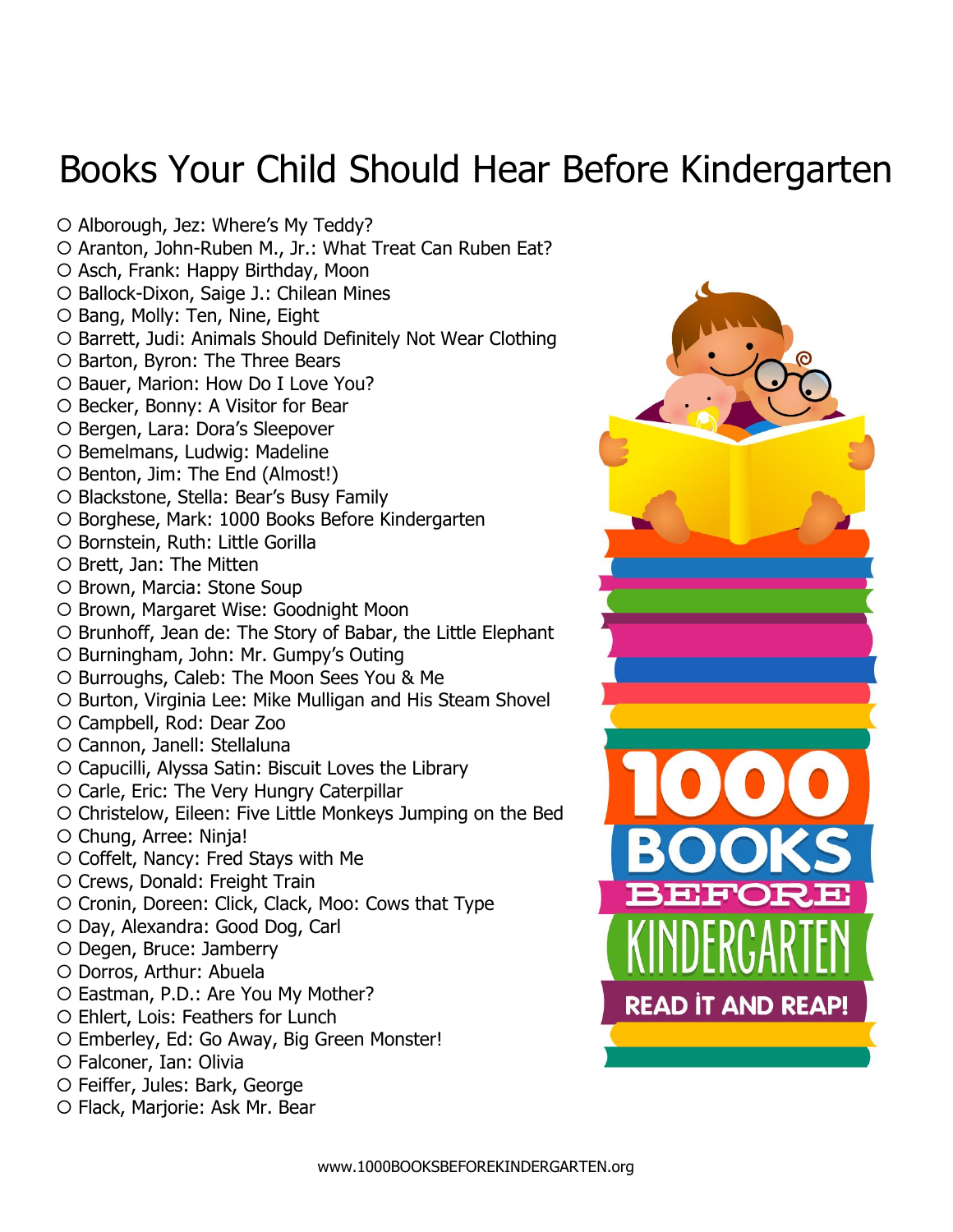- Fleming, Denise: Mama Cat Has Three Kittens Fox, Mem: Where is the Green Sheep? Freeman, Don: Corduroy Gag, Wanda: Millions of Cats Galdone, Paul: The Three Little Pigs Gerstein, Mordicai: The Man Who Walked Between the Towers Goble, Paul: The Girl Who Loved Wild Horses Guarino, Deborah: Is Your Mama a Llama? O Henkes, Kevin: Kitten's First Full Moon O Hill, Eric: Where's Spot O Ho, Minfong: Hush!: A Thai Lullaby O Hoban, Russell: Bread and Jam for Frances O Hoban, Tana: Is it Red? Is it Yellow? Is it Blue? An Adventure in Color O Hoffman, Mary: Amazing Grace O Holabird, Katherine: Angelina Ballerina Hutchins, Pat: Rosie's Walk  $\circ$  Jenkins, Steve: What do you do with a tail like this? O Johnson, Crockett: Harold and the Purple Crayon O Juster, Norton: The Hello, Goodbye Window O Kasza, Keiko: The Wolf's Chicken Stew  $\circ$  Keats, Ezra Jack: The Snowy Day  $\circ$  Kennedy, Jimmy: The Teddy Bears' Picnic O Kent, Jack: The Caterpillar and the Polliwog O Kimmel, Eric: Anansi and the Moss-Covered Rock O Kraus, Robert: Whose Mouse are You? O Kraus, Ruth: The Carrot Seed O Krosoczka, Jarrett: Baghead Landers, Ace: I Am An Ice Cream Truck Leaf, Munro: The Story of Ferdinand Lester, Mike: A is for Salad Lionni, Leo: Little Blue and Little Yellow Lobel, Anita: On Market Street Lobel, Arnold: Frog and Toad Are Friends London, Jonathan: Froggy Gets Dressed O Martin, Bill: Brown Bear, Brown Bear, What Do You See? O Martin, Bill: Chicka Chicka Boom Boom O Mayer, Mercer: Frog Goes to Dinner O McBratney, Sam: Guess How Much I Love You O McCloskey, Robert: Make Way for Ducklings O McFarland, Lyn: Widget O McKissack, Pat: Goin' Someplace Special **READ IT AND REAP!** O McLimans, David: Gone Wild: An Endangered Alphabet O McMullan, Kate and Jim: I Stink!
	- O McPhail, David: Pigs Aplenty, Pigs Galore